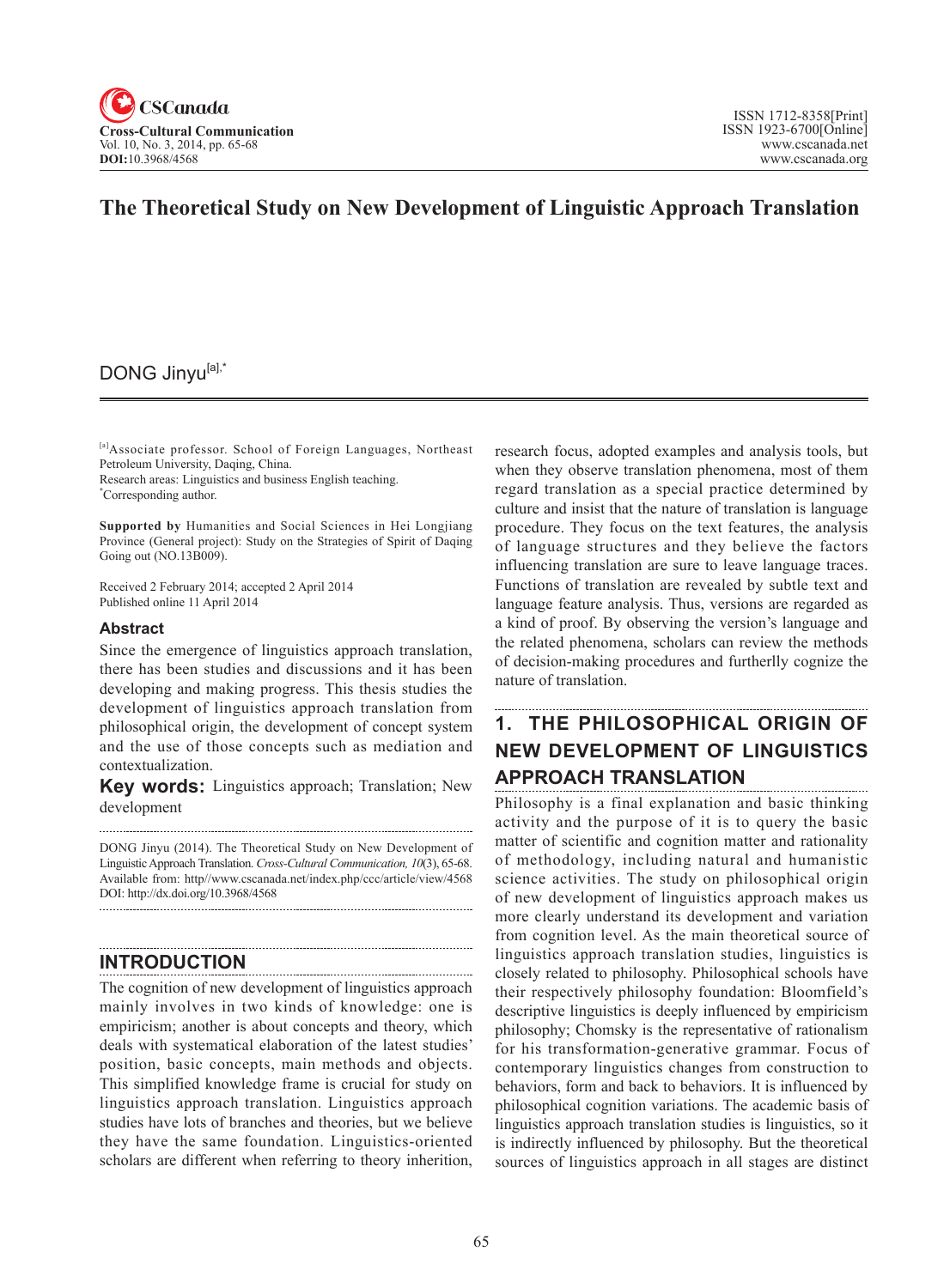from each other. The theoretical sources of early language school are mainly from the structuralism of Geneva school, while discourse analysis research originates from functionalism of London school and Prague school. What's more, CTS is based on data and demonstrated with numbers. Its philosophical orientation is positivism influenced by natural science. So, the philosophical origin of linguistics approach translation studies is multiple and complex. The research situation centered by linguistics does not exist anymore. What replaces it is the diversified pattern mixed with teleology, normativismus, manipulative theory and postcolonial studies. Since 1990s, linguistics approach translation studies still focus on translation rules like translation universals, but the obvious change has suggested the influence of empirical philosophy. For example, they pay more attention to the real life's language use and research of language facts. Also, they stress the constructions among the translation text's formal structure, the participants' psychological intention structure and the social macroscopic structure of translation activities. Since the new century, the researchers combined scientific analysis of language and humanistic researches about social cultural have been increasing. But this empiricism does not originate from mainland interpretation philosophy. Since 1990s, lots of translation studies with the help of pragmatic, discourse analysis and semiotics follow the tradition of British and American analysis philosophy, and mainly benefit from ordinary language school studies in analysis philosophy which are against foundationalism epistemology and follow the route of empiricism. Besides, critical linguistics deeply influenced by Frankfurt and learn a lot from the culture criticism of post-structuralism raised by French philosopher Foucault. When entering the new century, linguistics-oriented translation studies show the tendency of comprehensiveness research. This thesis reflects the increasing trend of reconciliation between the British and American analysis philosophy's scientific tradition and mainland interpretation philosophy humanistic researches' tradition. These two mainstream schools of philosophy are both inclined to philosophize and humanize the meaning matter to context matter. So, when referring to the translation field, linguistics field, literary field or even the scientific field, contextualization study is becoming an increasing focus of scholars.

#### **2. THE DEVELOPMENT OF CONCEPT SYSTEM**

We have to point out that as the theoretical source of linguistics approach, linguistics is not a single subject and its studies are not limited to one topic. In addition, there are disagreements between scholars in fundamental views, like the proper linguistics research objects. What's more, there is not a set of completely coincide analysis tools with linguistics. When the focus of linguistics turned to language application, the previous developed set of

general linguistics terms and concepts is not enough. The new-developed terms like discourse strategy, class type which are relatively dynamic reflect the uncertainty of theory. Thus, the translation studies learn from them also have the features of uncertainty.

### **2.1 Core Concepts**

Core concepts reflect the methods and perspectives researchers use to deal with objects and determine how to treat the objects, what should we regard them as, what we can see or neglect from them. With the development of linguistics approach, scholars have made disagreements with the previous on equivalent translation and mediation as a crucial concept has been widely accepted.

#### **2.2 The Definition of Translation**

Different translation view and linguistic view will bring different translation research paradigms. Structural linguistics has led to the closed and static linguistic research mode and it adopts a self-sufficient languagecentered view. The important concept discourse is used in translation studies but is not absorbed in discussion about instrumental concepts. There are several reasons: first, this concept in linguistics is multiple and complex; second, there is not strictly distinction between text and discourse; third, just some inner parts of the translation are used. But the definition of discourse varies with the variation of research field. The meaning of every level in original text can be translated. From this view of translation, structural linguistics approach stresses the expression and transmission of the text and it holds that the content of the text can be expressed by transferring from this language to another, the purpose of translation studies is to discuss the rules with which language can transfer from different systems. Jakobson (1959)'s claim about meaning means that translation is not to transfer or copy but to create the meaning positively and it stresses that the meaning itself is a process of being explained and translated again and again. This claim appears when seeking for certainty of research discourse, so what it stresses is not liberation but the dispersion of meaning.

Since 1990s, we can find translation definitions in lots of linguistic-oriented research. Hatim & Mason(1992) pointed that translation is a process of meaning negotiation between the text producer and receiver, and translation activity is a communication process in social context. Baker holds that translation is the record of real communication events. Mason points that translation is a kind of communication activity, which involves different texts of related intentions and users preset, indicate and deduce meaning from the texts. Those definitions do not show the concept of equivalence appearing frequently in previous definition and they regard translation as communicative concept in which meanings change. Translation is no longer regarded as a static make-up article, but a dynamic communication process. Also, it undoubtedly involves the social context and participant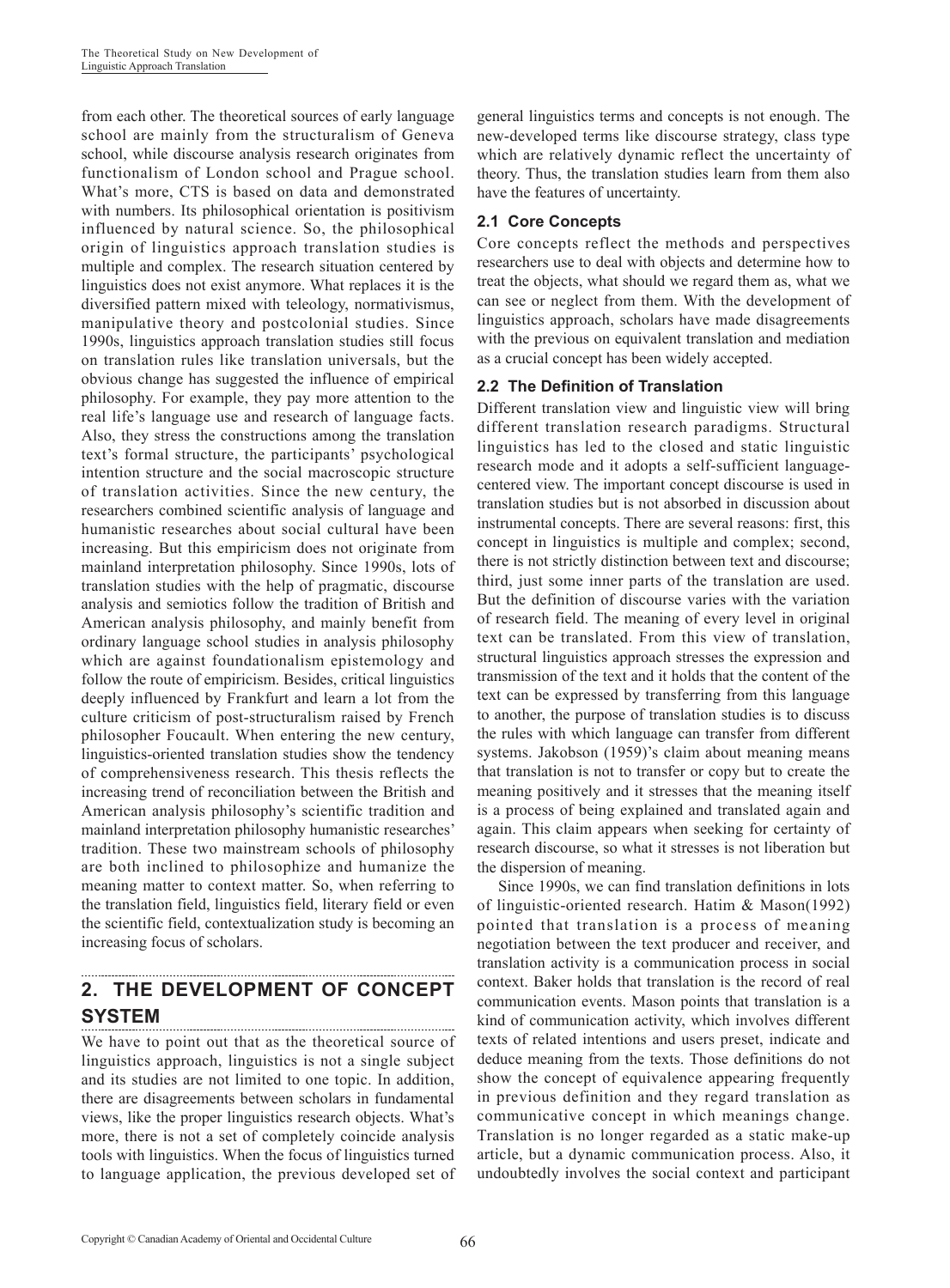factors during the translation activities. Setting Mason's definition as an example, his claims actually highlight the factor of translation activity participants and stress the relationship among text structure, language expression and the intention of translation activity participants. Also, it combines the text's objectivity and the participants' directivity and shows the position and perspective of meaning creating and producing matter in the linguisticoriented research since 1990s.

#### **2.3 The Discussion About Equivalence**

Equivalence is crucial for traditional linguistic schools' translation theory. Many researches are about it and adopt it to conventionally define translation-transfer the text materials of one language into the equivalent ones of another. To discuss equivalence concept from language equivalent perspective suggests a static translation view in which the original text is regarded as the starting point and the difference between the original text and translation are measured. At the same time, it denies the existing creative and primordial behaviors. Supremacy of the original text is obvious. Like Nida, no matter how to stress the focus on reader's reaction, he still thinks it is a bad translation to rewrite by adding, deleting or retorting information or use it to cater different culture modes. In fact, there are disagreements to understand from the beginning. For Jakobson's views like Equivalent in difference, there are different comprehensions: trying to obtain equivalence in difference and discrepant equivalence. They make the focus of research change a lot. Early language school scholars preferred the former comprehension and they are trying to seek for the same in their works. They also believe the core of translation practice is to seek for the equivalence of target Language. The key task of translation theory is to define the nature and condition of translation equivalence.

The concept of equivalence is marginalized rapidly in most of the translation studies after 1990s. Although Baker wrote a coursebook on translation with the clue of equivalence, she made a clear distinction with this concept at the beginning. She pointed that she used it not because it plays an important role in theory; she used it for lots of translators are used to it. She also stressed its limited usage and said that though we could get equivalence in some extent, it is relative because of the influence of language and culture factors. Certainly, it does not mean scholars abandon the concept. Many studies still have discussions about this term and the theoretical hypothesis is not completely abolished. Pym (1992) expanded the connotation of this concept with economics views and he thought this relationship can be regarded as a result after value trade and then be developed into negotiable entities. He also stressed that the concept of equivalence had irreplaceable position in translation and cited others' words to point out equivalence is a unique intertextual relationship. And people never expect to discover the relationship any other observable genre.

Most of the linguistic-oriented scholars hold throughout the description between translation and the original text and they don't put particular emphasis on the translation methods and reception in target language culture like studies from other channels. So this concept as a hypothesis's reference objects between texts is still used in this field. Linguistic-oriented scholars not only continue to use the concept in studies, but they make theoretical discussions about it. Aiming at the position of translation thought history, classification, equivalence nature, interlingual and textual equivalence, the empirical and theoretical concepts of equivalence about the equivalence concept, Kelmy made several analysis and stressed it is the core concept of translation and translation theory. Baker specially wrote an essay discussing about equivalence, stressing that it has isolated the meaning as the same explanation. She also elaborated the variation of it in translation thought history. In her view, equivalence has always been used as semantic category traditionally and this view is from representations theory's meaning part and the function of language is to represent reality. Later, translators of Bible like Nida use the concept of dynamic equivalence to observe the translation's effect and bring the factor of human in concept connotation. But because there are not reliability methods to measure the reader's effect and the intention of the original writer can't be copied, it in fact destroys equivalence. Replacement selection emerged in 1980s, which is about the equivalence of function rather than effect. But the scholars in Germany immediately attacked the hypothesis in which translation function is determined by the original text and they regarded equivalence as the purpose of translation request or the function of delegation. Then, equivalence was not so attractive any more because it suggested the negation for translation's originality. And no matter how to define, it always means the same. What's more, as semantic category, it offers accuracy but it has no relation to the real life, like adaptation and pseudo translation. Baker also stresses that because of the relation with other important theoretical concepts and the discussion about translation units, equivalence still plays a key role in translation studies and we can not abandon it. Malmkjaer (2001) pointed that linguistic-oriented researchers are criticized to be puzzled by equivalence concept itself and the equivalence phenomena, so their studies can not become the important theories to research translators. But this theory is important to guarantee the practical translation criticism and rational, objective translation description because it's hard to abandon equivalence or the similar concepts. If the version is regarded as the translation of the original text, there must be relationship between them. And this concept will be important to deal with some typical matters.

Scholars' different comprehensions about this concept make them transfer their attention to practical language use and pay attention to the function of text in different